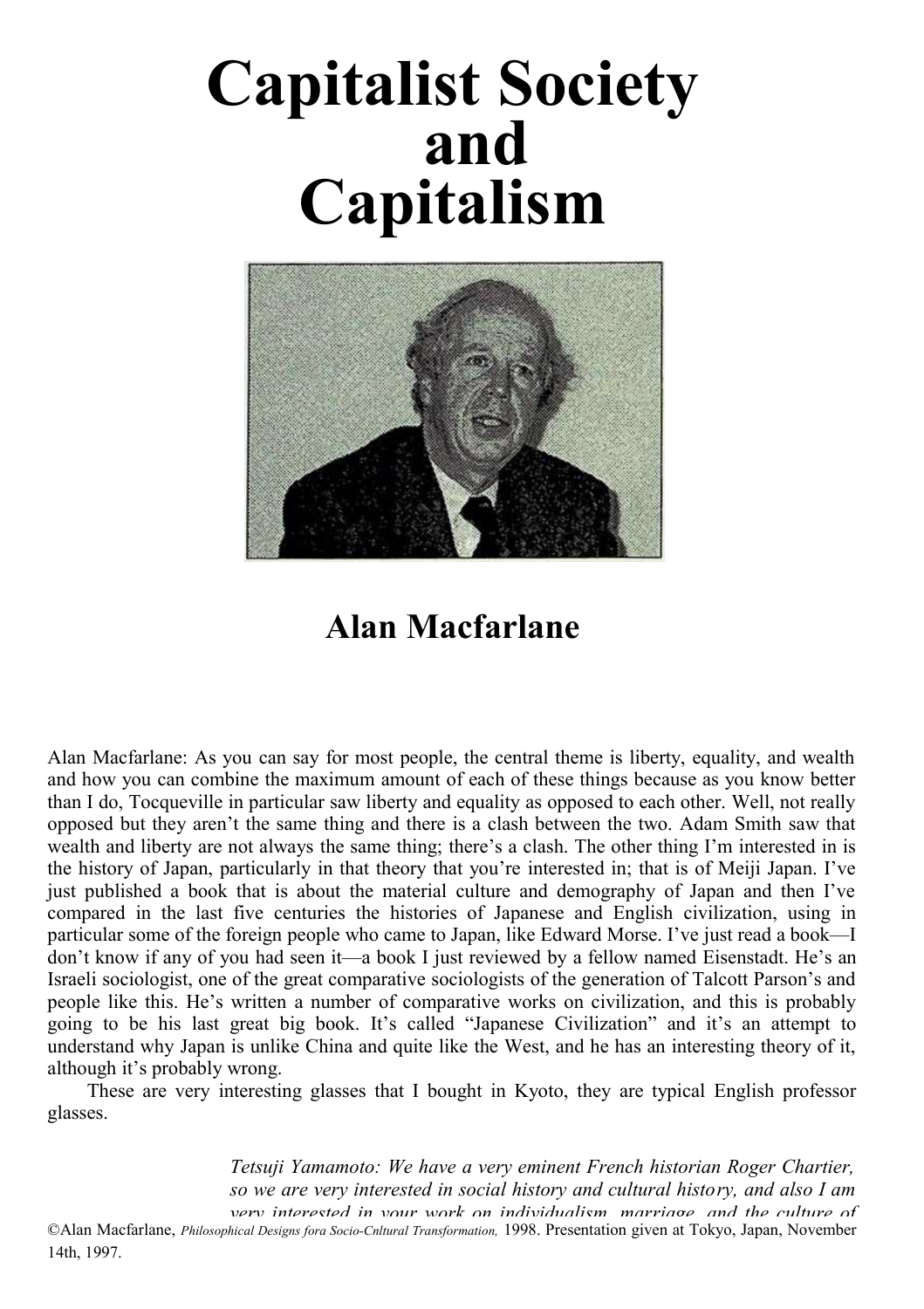*chose such a point of view from which to analyze history and the capitalist system, not from the point of economics but from the point of emotion, culture, etc.?*

Uh, well I think, I was bom and brought up in India, in Assam, on a tea plantation, and so my earliest life and memories are of Asia—non-European civilization—so that when I came to England as a small boy of 6 or 7, and went through the English educational system, there was already a kind of contradiction between my childhood experience and what I saw in England and the West. And this has continued from time to time in my life; my wife and I work in the Himalayas—in Nepal— and we now go there every year from 1 to 3 months, and we have a family there. So we have one foot in the individualistic, competitive capitalist world of Europe and the other foot is in my memories of my childhood and also my experience as an anthropologist working in an integrated society, so to a certain extent what I am searching for in history is an understanding of how— putting it very simply —one kind of world turned into another kind of world. The usual evolutionary theory is that all societies were one time societies that were integrated, wholistic, Gemeinshaft societies and then they have become more separated and individualistic and capitalistic. And so as a historian, intellectually I have always been trying to work out the emotional confrontation between two types of ways of looking at the world: an integrated, closed, meaningful world, the world you also find in literature in a poet like W.B. Yeats, for example. I was interested in what the poet T.S. Eliot used to talk about, which he called the "disassociation of sensibility"; the splitting of the mind and the heart, what other people have called the Cartesian dualism, the 17th and 18th century rationalization of the world, what Max Weber talks about in his metaphor of the iron cage and what Wordsworth talks about in his poetry about growing up in an enchanted world; it's the same problem, the problem of disenchantment. All these things I suppose came out of my own experiences of coming from one world into another and as an anthropologist, what you study all the time are tribal societies or small societies which are in some ways enchanted, everything is liked together emotionally and there's no separation of the mind and the heart. So in order to understand this, you can't understand this by looking merely at economics, economics is one part of this. But as an anthropologist you have to look at all of it: the political structure, the economic structure, the legal structure, but also emotions, feelings, kinship, love because they are all tied together. I suppose it's an approach which you also even find with some supposed economists, with someone like Adam Smith who I'm concerned with. His first book was on morality; the moral basis of capitalist civilization. And he wrote, as of course you know, philosophical essays on literature, art, and aesthetics, on all these things which are all tied together. But in order to understand any one part of the puzzle of how capitalist society has developed, you have to study the whole set of things. I don't know if that's too long or vague an answer, but anyway, that's a start.

> *So in England also there are many social historians—Shorter, Roy Porter, Lawrence Stone—but also in England, Hobsbawm, and the influence of Hobsbawn, and also another person, Thompson—Edward Thompson the historian. What is your position or your standing point in relation to such historians?*

my degree, and my post-doctoral work there. I that time I was very influenced by this group of people, particularly by Christopher Hill, who was a 17th century Marxist historian, who was going to be my advisor—and did examine—my PhD. I knew him very well, and I greatly admired his work. In fact, my real hero was a man named R.H. Ttae who wrote *Religion and the Rise of Capitalism* and Christopher Hill was really his successor. So I was very deeply influenced by that whole group of people, most of whom were on the board of the journal *Past and Present,* a number of Marxists and others who were on that board. And so I read with great enthusiasm Edward Thompson's *The Making of the English Working Classes,* and the work of Eric Hobsbawn and Hill and some of the medievalists, Rodney Hilton and others. And that's the kind of social history I wanted to do. But in order to do it, I felt that I really ought to try and understand how societies worked by actually living in a pre-industrial society, which is why I went to Nepal. And also reading deeply about how such systems worked by reading people who had actually been and worked in them. Historians are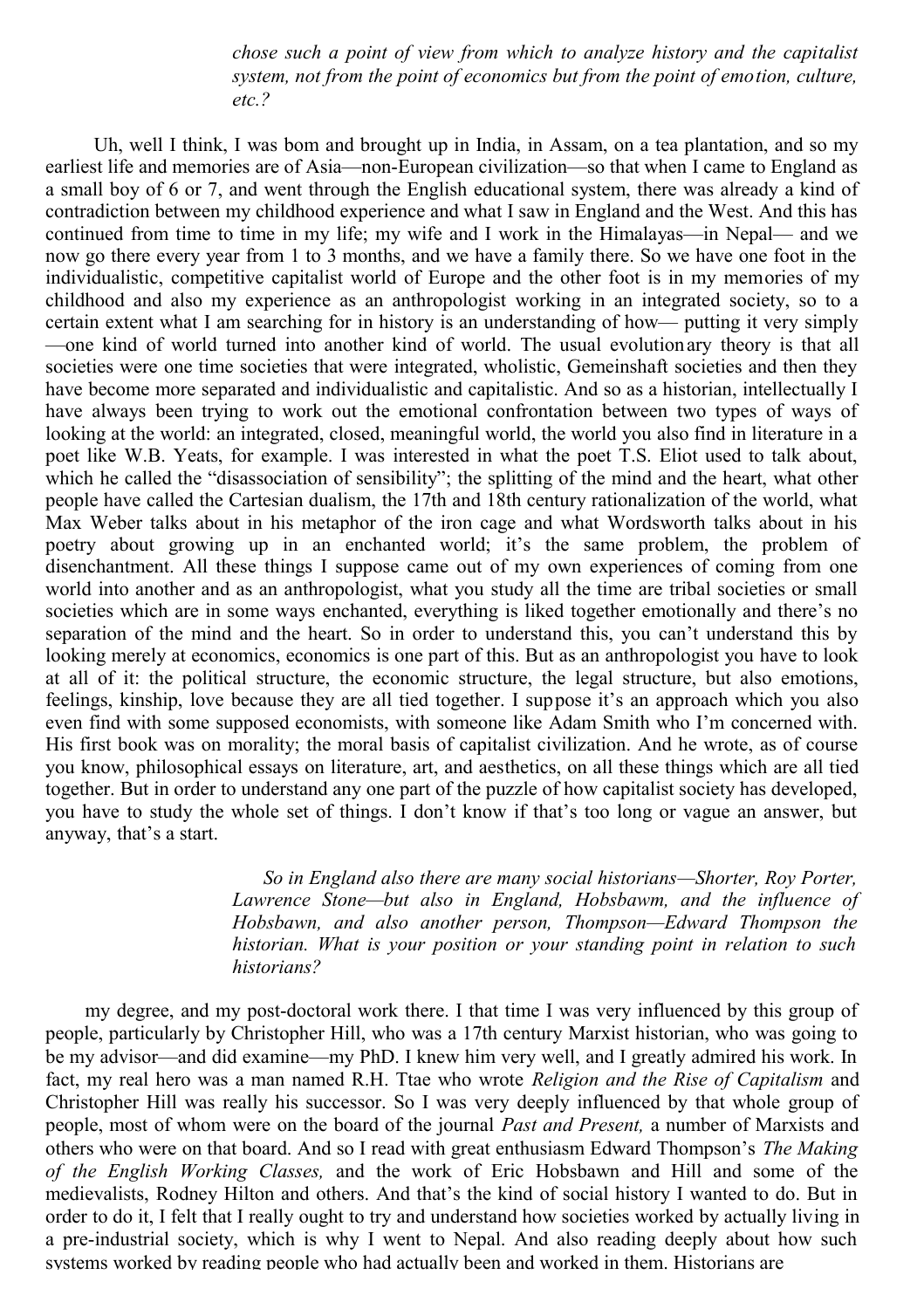trapped, as you know, by the fact that they have to work through documents and therefore they have to—particularly in the areas of emotion—make large leaps of deduction from what they find, and this can lead them into serious errors. For example, you mentioned Lawrence Stone, his work on the history of the family was along the same lines as a French social historian Phillipe Aries and also the work of various others—Shorter was another—who tried to work out from statistical and demographic facts the emotional structure. So famously, Aries and Stone took the view that oecause there was very high mortality in pre-industrial societies, therefore people could not afford to become emotionally involved in other peoples lives and particularly in their children. This was partly related to the work of the psycho-historians—people like Lloyd DeMaus. Now it's very difficult to check historically; you only have this fact that people died very young and sometimes people make no comments about it. What my wife and I experienced was that when we went to live in societies in the Himalayas where children died very young, rather than finding that everyone was cold emotionally and that love was a recent, modem phenomenon, and that they rejected their children or took no interest in them because they were likely to die, we found the complete opposite. They were deeply involved in their children even if they were going to die, they showed just the same emotional structures as we do. And what I began to be rather upset about was to realize that historians appeared to be doing the same things that Americans were doing in Vietnam, which was to assume that people of another color or in the case of historians, people of a previous era where somehow emotionally inferior; this is what Edward Thompson talks about as the "monstrous arrogance towards the poor" in the work of the previous 4 or 5 historians. And I felt that this was true of a number of social historians and I actually distanced myself from the work of a number of historians; particularly Americans and including Lawrence Stone. Then, in relation to Hobsbawm and E.P. Thompson and Christopher Hill, in the 1960's Marxism dominated historical research and I accepted the Marxist evolutionary framework which saw all societies progressing through a series of stages; from the ancient to the feudal, to the capitalist, and saw England as going through the same kind of framework, for instance which Perry Anderson uses in his work on the lineages of the absolutist state. I just took this to be very likely that all societies had been like this and England was just the same. For some curious reasons, partly because I had studied anthropology which began to undermine this theory a bit, and partly because my wife and I started to undertake a very detailed study of an English village, and this had never been done before. We looked at all the original documents and put them into a computer, and when it got right down to the original documents, the supposed capitalist revolution which R.H. Thotne-and Christopher Hill and other had found, began to disappear. It couldn't be found in the materials, so I suddenly began to question the whole paradigm of evolutionary Marxism of that period. My work in a way to explain to myself why I was misled and why the theoretical framework that grew up somewhere between 1940 and 1970 in Western historiography seems to me to be—a lot of it—misguided. And as you know there has been a reassessment of Marxist approaches to Tokugawa and Meiji Japan, which dominated from the 30's and 40's, but in the last 20 years have been challenged in all sorts of way. So the same thing was happening in my work in England.

> *Among the historians of town-city ways, I think there was many remarkable works of historiography realized by the Cambridge group. How do you think about the works of this group? Of course it is not an anthropological viewpoint, rather it questioned generally, and your standpoint is rather the anthropological view. How do you think about the work of the group of historical demography?*

Well as you know the work of the Cambridge group grew out of the work of French demogra phers and their work has influenced me enormously, not merely because I've become friends with peter Laslett, and Roger Schofield, and Richard Smith. What they did, they didn't work out the complete implications of. I'm thinking of Peter Laslett's work on the history of the English family and household, but what they showed was that the 19th and 20th century assumption that as you went further back into history, England became more and more peasant-like; that the households were more complicated, that the family structures were stronger, that movement between villages was very restricted. The work of Laslett on household listings and the work of Ridley on marriage and mortality and fertility, showed that as you went back in fact there was very little change. They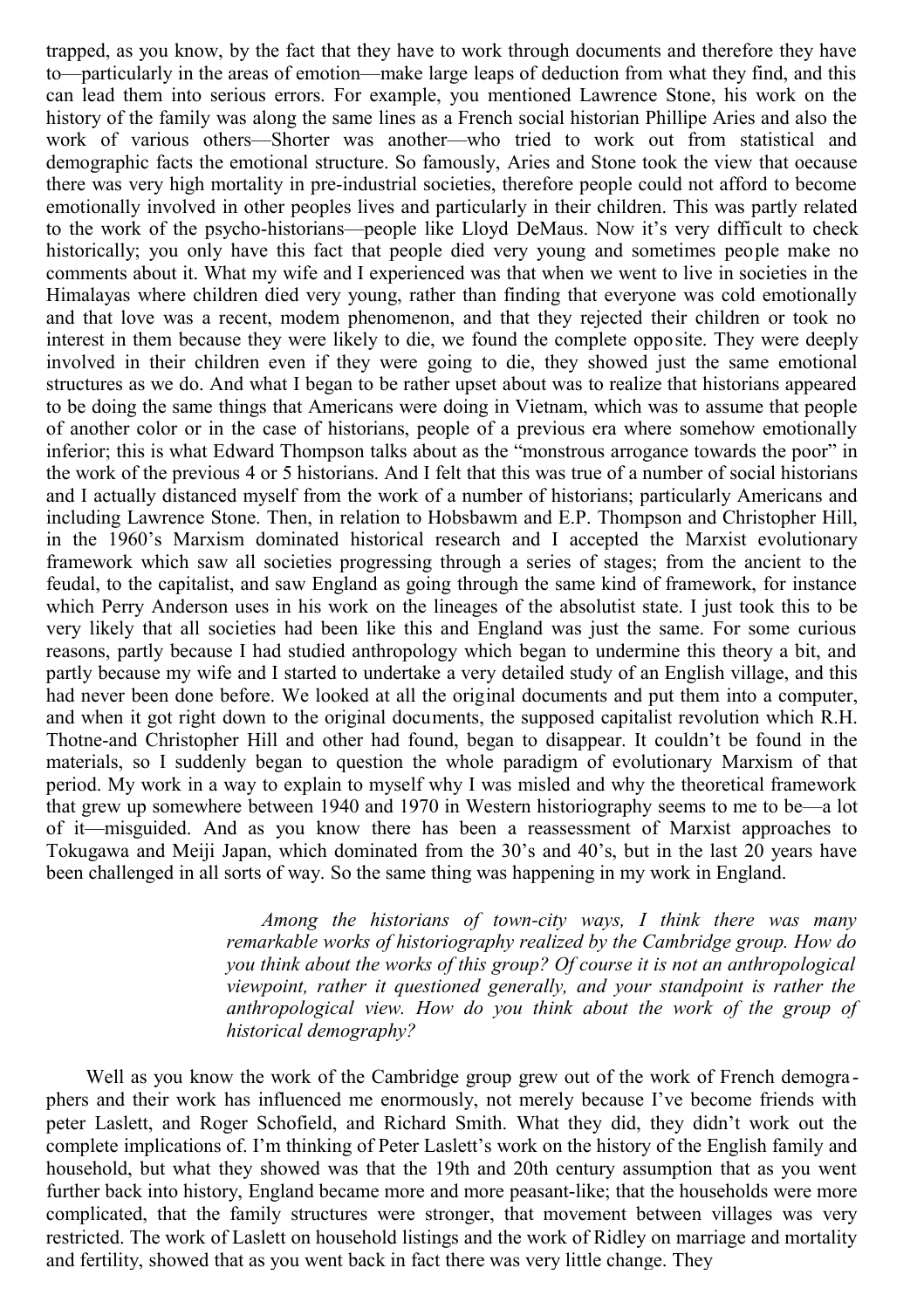found that there was an enormous amount of continuity in both demography and family structures, that there was a great deal of social and geographical mobility, that household were small and families were small, but servants were very important. When for example Peter Laslett's book *The World We Have Lost* came out, I was at Oxford at the time talking to Christopher Hill and he was absolutely furious He hated this book and wrote a savage review of it and I tried innocently to say that it was an interesting book and he was absolutely opposed; for the Marxists it was terrible. He— Laslett—added insult to injury by writing a chapter called "The One Class Society," in other words he challenged the central Marxist assumption that the history of societies has been a clash between the classes because in fact, as he pointed out, "class" is an anachronistic term. 17th century England was not a class society and the attempt of the Marxists to turn it into a class society was a distortion. So, his work and also the work of John and others which showed that the European marriage patterns were distinctive from Eastern Europe, from Asia, and were very long in durance; they went back into the late Middle Ages. All this helped me break free from the Marxist paradigm. I was getting two contrary messages; from the political theorists we were getting a picture of the Marxist revolution; uh, the capitalist revolution. From some economic historians we were getting the same picture. And yet, from the demographers, who were the first really to study social structure, we were getting a picture of much more continuity. So it was the usual Kuhnian problem;

there were growing anomalies in the paradigm. You either had to reject the demography— as Christopher Hill tried to do—or if you accepted it, this overthrew a great deal of the other paradigm. I have been enormously influenced by the Cambridge group method—in fact, the French method of reconstitution—and Sara and I have applied this, but we have extended it to Louis Henry and others who did it in France but applied it merely to baptism, marriages, and burials. And Sara and I have made it a total reconstitution method, which applies to all records, so you link them all together. And it was actually through that linkage, and seeing all the different dimensions of 17th century village life, that we began to doubt.

> *So you compared the history of Japan and the history of England, the similarities in capitalism and the similarities in the crisis of capitalism so you say that kinship is a very important point to understand Europe and Japan. Also, we can't understand exactly the relation between capitalism and industrialization. So for you what is a different concept of capitalism and industrial society?*

So you want me to link this to the concept of kinship as well?

*First, I want to explain the difference between capitalist society and industrialization? Also what is the relation between the concept of kinship to the capitalist system, or the historical process which resulted in the capitalist society or industrial society?*

Well, industrialism has two components and you can have industrialism without capitalism; the Soviet Union was obviously industrial and was not capitalist. Industrialism refers to the method of producing wealth. And it has two components, well perhaps three components. First, its use of energy. In industrialism you use non-human energy largely to produce things. So originally it was steam power, and then oil and so on, so that's what differentiates industrial from agrarian and that's the opposition: industrial to agrarian. This crosscuts anything to do with the ownership of wealth; you could have an industrial society which as I said was communist or anything else. So the first thing I say is the use of energy. The second is the organization of the productive process and it seems on the whole that most industrial societies have a high division of labor, Adam Smith's division of labor, so characteristically it was extended after Adam Smith into the factory system. So the factory system which like the Ford method of breaking up the task into small pieces is the second major component, so if you have Fordism or factories plus non-human energy plus later on, you have the application of science to the industrial process. If you have those three components, then you have an industrial society more or less. And this could take any political form; it could be fascist, it could be communist,

it could be capitalist. Now, capitalism is very separate; you could have a capitalist society which was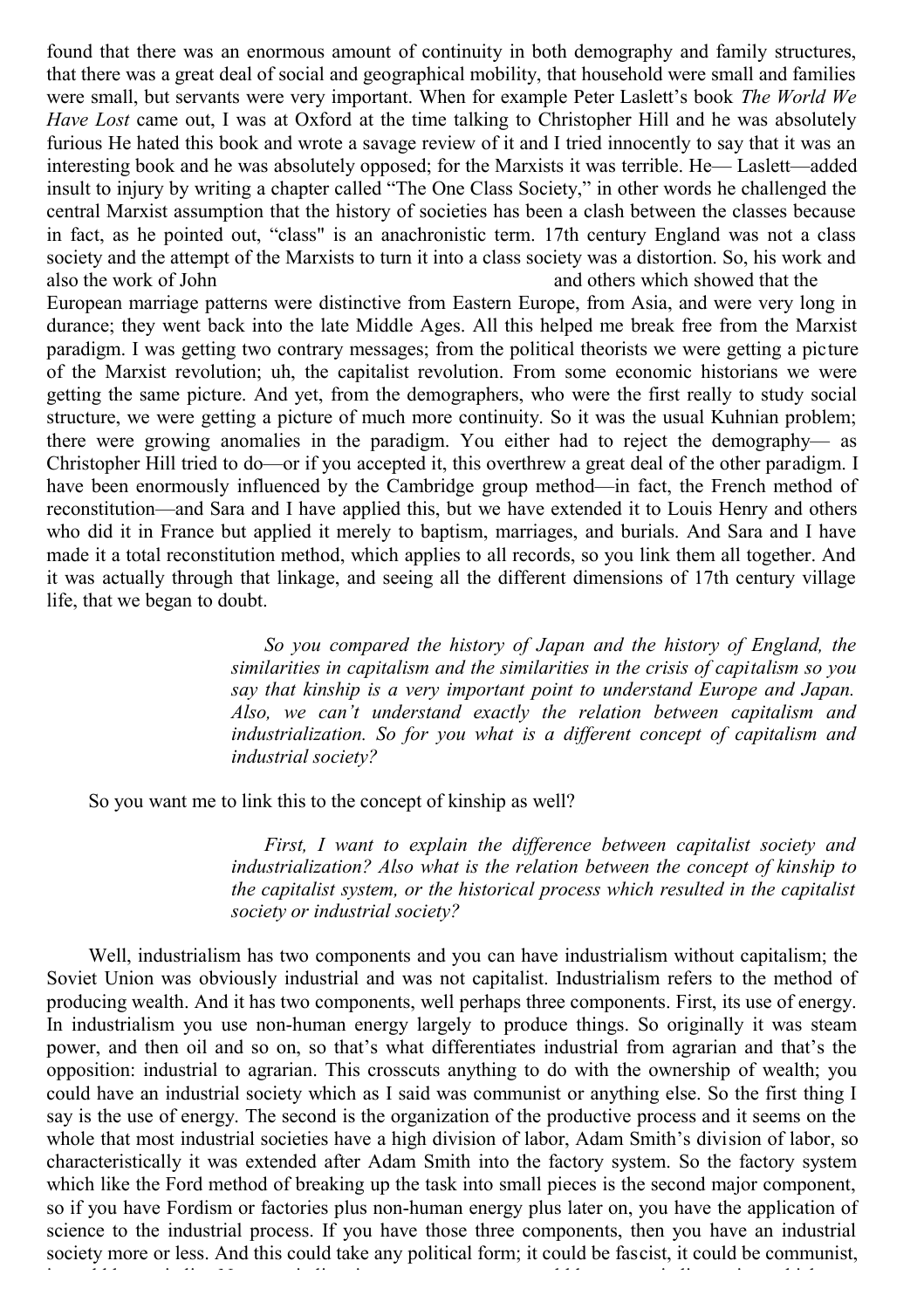a vanced capitalist society and in some senses Japan as well. That is because the two central fea- ures of capitalism; uh, one is the ownership of the means of production and if it is privately owned if it is held by one segment of the society—if capital is owned by this one segment of society who employ people to work on that capital, that is often taken to be the defining feature of capitalism. A second central feature is the spirit; what Weber isolated as the spirit or ethic of capitalism. And this is basically the fact that in capitalist societies the major motive for people is economic profit and its pursuit, and out of that profit you then can buy goods or do certain things. In most societies historically you have pursued other things; you have pursued merit in Buddhist societies, or you have pursued ritual purity in Hindu societies, or you have pursued power in some travel societies, or kinship or other goals. But the distinguishing ethic of capitalism is that you pursue wealth/money, and if you have that spirit of capitalism—the acquisitive spirit as it is often described—plus the special distribution of capital, then you have a capitalist society. And there have been anthropologists who have argued for instance that some very very simple societies have certainly the ethic—I mean there was a very famous study of the Manus Islanders, I mean this was just an island of fisherpeople in the Pacific. And their ethic was just like Weber's Protestant ethic; I mean they worked very hard and they were constantly looking at the equivalent of their watches; they were trying to save and accumulate; they were thinking about money the whole time or at least the equivalent of money, and yet they were Stone-Age people living in the middle of the Pacific Ocean. So in some ways they were quite capitalist, but miles away from industrialization, so it's quite important to separate these two things. On the other, historically, by accident Western industrialism took place on the whole in a capitalist society. So historically they have been linked although historically they are entirely different, OK? In relation to cognatic kinship; what is meant by cognatic kinship is the idea that you trace your ancestors through both males and females, not just through males. Now if you do that, and you start with yourself and you trace your ancestors as the Japanese do and as the English do—and the Japanese have done this for a 1000 years and the English have done it for 1000 years—the surprising effect is that you can't create a bounded group, because my ancestors and someone else except my brothers ancestors—my cousins ancestors for example—are different people. So I cannot say "we the Macfarlanes" because each Macfarlane in this group will have different ancestors and will have different kin so you form networks rather than groups. So you can't form what anthropologists call "lineage groups"; universal, uh, unilinear descent groups. In anthropology this is different from the French meaning of *"lineage"* which just means ancestry; it means a special group. Now, in most societies, like China, because they trace descent through one gender, they form into groups, they form into clans. Now once you form into clans, as in China or India, you can then build the whole of the society on top of that clan, because this clan can become the effective unit on which the political system is based. You just have these clans united and all politics is controlled within the clan. It can become the effective unit in the economic system and in t he social system and as in China, in the religious system; you have an ancestor shrine belonging to the clan. That means that the whole society as in the Confueian model is based on kinship. So you have an integrated system from the top to the bottom and the bottom is the most important and it's the kinship base. That is the Chinese, the Indian, and many tribal solutions, and Rome as well. Now that system makes it very difficult to have a free market system, because as Weber pointed out, the essence of capitalism is the separation of the market from society, from kinship and social obligations. If in daily transactions you want to go sell your house, if you want to transact, in many societies you can't do that because wealth belongs not to you, but to the group, to your kin. Likewise, if you want to take a political decision, you can't just do that freely. You can't have a democratic system where you can just vote for this person, because all the rest of your kin will be telling you you must vote for that person. Likewise, in relation to God, you are not free to choose this religion or that religion, because your kin group has already decided at your birth. These are societies which, in the words of Sir Henry Main, are status based societies. Your birth determines your position in the kinship structure, your position in the kinship structure determines your religion, your political affiliations, your kinship actions, everything. Now what was peculiar about Japan and England and Western Europe was because they had a different kinship structure, which is a network, individuals are free in that network to go in different directions, you don't have to do what your cousin does, or your brother does. You can go elsewhere, so you can move geographically, you can move socially, you can worship who you wish, you can enter into political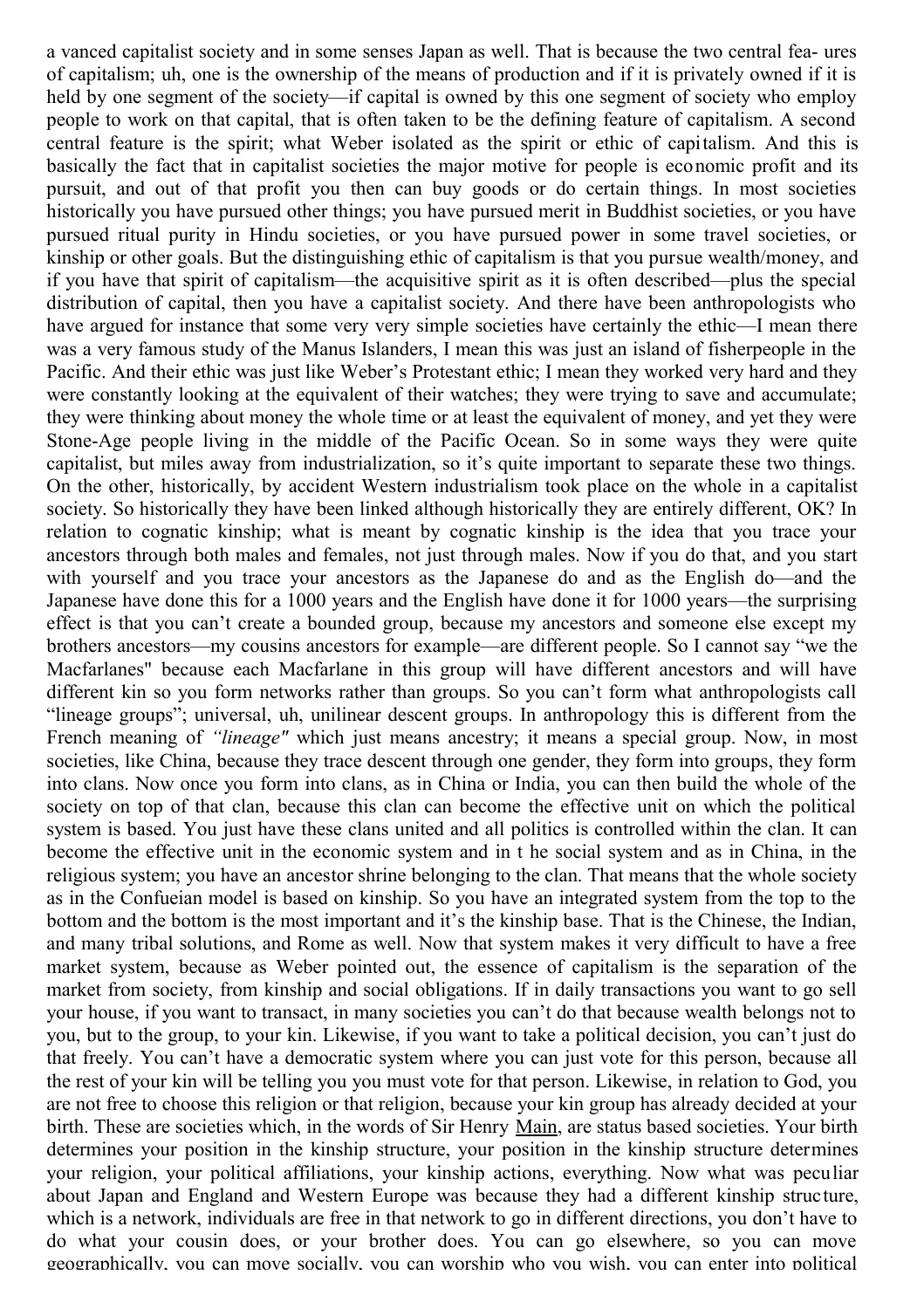beginning of the stranger," the idea that your brother could become a stranger is totally unacceptable and meaningless in somewhere like India and China where your brother is your close friend— not necessarily friend—but the person who you work with the whole time. So, cognatic kinship allow a flexibility for a market economy and capitalism to emerge. It doesn't necessarily mean that it will e merge, there are many cognatic societies where it doesn't emerge; hunter-gatherer societies in Africa, the Eskimos for example have cognatic kinship. It isn't a sufficient condition, but it maybe one of the necessary conditions for the early development of capitalism.

#### *So, the individual is very related to God, but in Japan such a relationship doesn't exist between the individual and GocL What's the relation between the individual and God and the free market?*

Well, it's very complicated as you know. As a general characteristic, Christianity—as with most of the Judaic religions—is based on the premise that there is a personal relationship; that there is a God there—a very strong presence—and that the individual worshipper will have a direct relationship to this God; this is a characteristic of all Judaic religions. Urn, and this immediately sets it off in a different direction from Japan. On the other hand, in most civilizations, even the Christian ones, this direct relationship soon became overlayed with a whole hierarchy of intermediary bodies. So you've got developing in Europe from the early time of Christianity—particularly from about the I2th century —a growing set of intermediaries like priests and the Catholic hierarchy, so that the individual although in theory able to have a direct relationship to God—had to go through all these saints and clergy so by about the 15th century after the work of the Inquisition, then reinforced by the Counter-Reformation, much of Europe was in theory the place where an individual could have a direct relationship, but in practice they couldn't. So it was noticed very early on by observers—Montesquieu I think was one of them—and it gets noticed in de Tocqueville, and then famously by Max Weber in his essay on "Protestantism and the Spirit of Capitalism" that there seemed to be an association between liberty, wealth, and Protestantism. That the societies that were Protestant which allowed people to be free in their religion and allowed people to worship as they wished, were also the societies that were free in their political structures and were also free in their economic transactions. And it seemed to be the case that the three were joined together and it seemed to be bom out by the history of America where you had liberty of conscience so people could follow their individual consciences in religion, also freedom of the market, and also freedom of association and political allegiance. So the difficulty of course as with all these problems is it is not easy to decide which is the cause and which is the effect. Are you free in your political relationships and wealthy and then have freedom of conscience in religion? Or is the freedom of religion the cause of the other? So Weber, being a very intelligent and clever man, invented this term "elective affinity," and what that means is that there is an apparent joining together, there is an affinity, and yet the word "elective" doesn't force you to say that one is the cause of the other; they are correlated in some deep way. At the simplest level it was noticed people who were able to pursue their religious freedoms were often the most economically active; the Quakers, the Protestant sects, and so on. But this could be explained in other ways, for instance it's often the marginal groups in society—like the Jewish—who are pushed into the margins and all they can do is carry on with their economic activity, like the townsmen in Tokugawa Japan; they have to because they can't pursue the usual activities, so they concentrate on merchant and productive activities. So it may not be just that, and there is of course the final argument, the most famous Weberian argument which is that what happens if you open a direct line between yourself and God is that it leaves you in a very vulnerable position. There were two famous positions of this; one was the famous Calvinist position, that in theory you were either damned or saved at birth, but of course you didn't know which you were. So in order to prove that you were saved, you behaved in a very ethically proper way, you worked very hard; you tried to prove to yourself and to other people that you were saved. And this was all the wider things that this made you into a very orderly person and self-confident person and so on. And also there is this other feature that if anything goes wrong you are constantly re-examined in your behavior because everything that happens in this world is the result of either God punishing you or you yourself failing in some way. So you are faced with a lot of responsibility; you can't blame anything else. Many societies are very fatalistic; you are bom with karma and this is going to happen to you, so you make no attempt to alter the world and so one of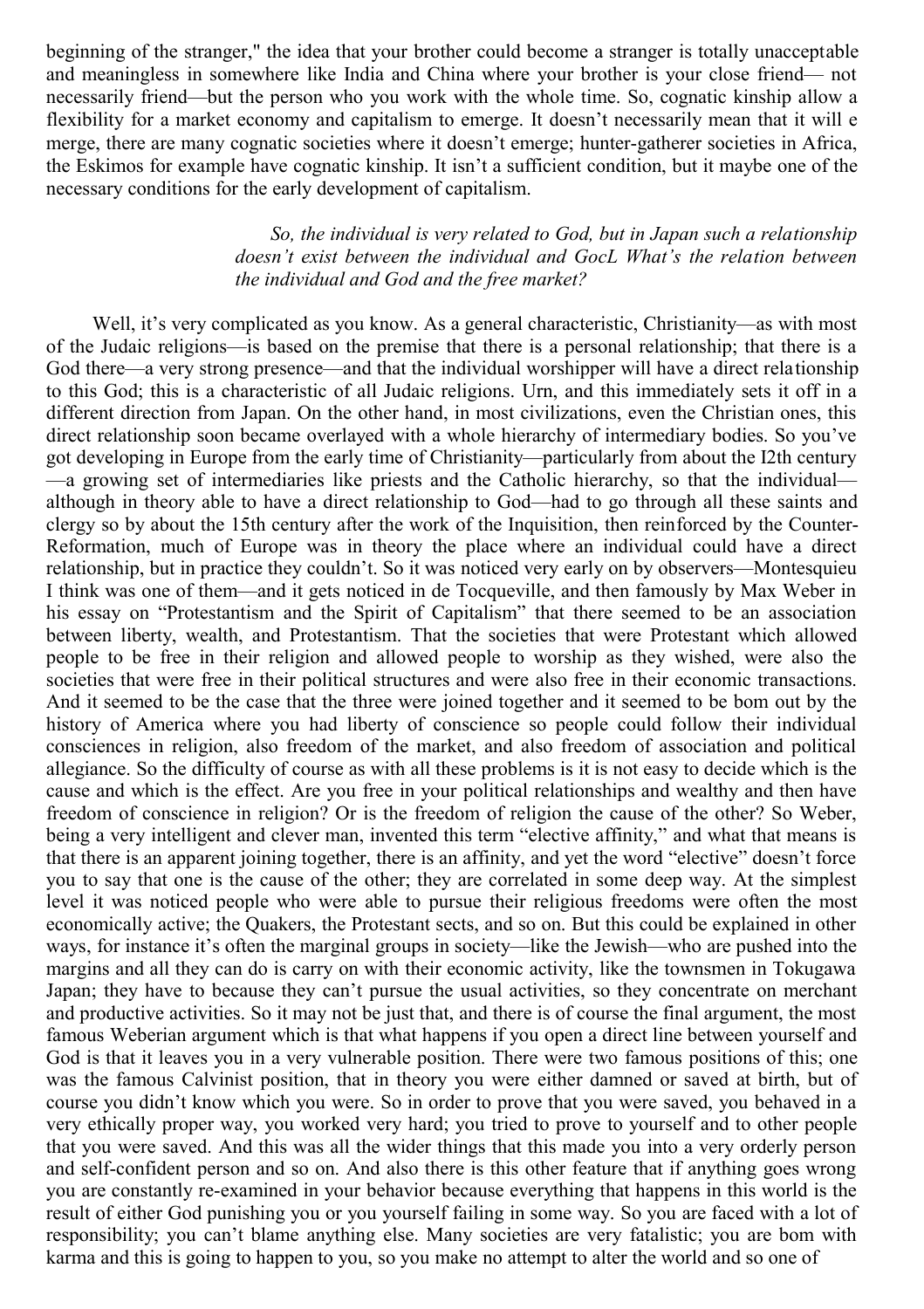the central claims of Weber and others was that Christianity—in particular Protestant Christianity sets up a tension between the supernatural and this world, and out of this confrontation or tension you are constantly trying to transform this world here into something better to lift it up to the level of the supernatural world. So for all those reasons there does seem to be an association, so that's why for instance Robert Bellah tried to apply Max Weber to Japan because if Weber was right, then Japan

*My friend is a professor at Toronto, named Edward Andrew, and he is now thinking about conscience in the texts of Hamlet in Shakespeare, as "conscience will make a coward of us all " So, from this concept he criticized the secularization of conscience in the French revolution and also in the modem age. He asked us what is the concept of conscience in Japanese but we can't really find one. Generally we can find concepts like "good heart, " or "good mind, " but it's not conscience. But probably, there is another element of individual ivill and probably Confucianism is like that, but probably this is only applies to the dominant classes of the samurai and not to the regular people who have another kind of mentality and so I wanted to ask you what is the relation between conscience and capital? Is it a different thing? Conscience is in civil society or capitalist society?*

Well, your talk about the absence of conscience in Japan of course harks back to Ruth Benedict's notion of guilt and shame and that was the basis of her argument that the Japanese don't have guilt, because there's nothing internalized. As you know she has been heavily criticized for that because many Japanese do feel a great deal of guilt although she might now if she was arguing say that they may individually, but there's no universal principles and this is an argument that Gina Handley has said you know, there are no absolute principles of conscience; people individually feel guilt but it is related to their particular position or role or whatever in Japan. But there is no universalized notion of conscience in Japan as there is given by the Christian teaching. The question of Confucianism: I have a friend who is lecturer and a professor at Tokyo University and his special field is Confucianism in Korea and China, Hiroshi Watanabe. He tells me that he refuses to allow his students ever to use the word "Confucian." I may have got this wrong but he says that if they use the word Confucian, and Confucianism in the work in relation to Japan, it often leads to a great deal of misunderstanding and confusion, because when Confucianism came into Japan it was altered very dramatically so that when people talk about "Confucian cultures" for example, it's completely misleading not merely because Thailand and other places are not Confucian, but even Japan is not Confucian in the normal sense. It inverts many of the central theories of Confucianism, particularly it's positioning of the family in relation to political authority; it's a complete inversion of Chinese Confucianism which places allegiance to your father above your allegiance to the State; in Japan it's the other way around which completely subverts Confucian thought. Anyway, I don't think exactly that bushido and Confucianism is really the solution and the fact that Japan has been extremely successful as an industrial society, whether it's a capitalist society or not is a very big, important point. I'm not sure that it is in the Western sense. That's another question that I haven't decided, but anyway. As an industrial quality capitalist society it's been very successful, if you argue that conscience is a very important part of industrial success, how can you account for Japan's success? And likewise if you say that conscience is a central part of Christianity, presumably you have to argue that the Spanish, the Greeks, or the Italians; all the other Christian nations, they're all Christian, and yet some of them were conspicuously unable—at least in the beginning—to be successful capitalist societies. So, conscience in itself guarantees nothing. What seems to be important is a particular kind of conscience, which puts a heavy burden on the individual conscience. One of the arguments often put forward is that Catholicism—in some of its forms—rests the conscience with authority; what the priest says is right and because of the possibility of the absolution of sins at confession, your conscience doesn't need to be closely attended to because you can always rectify it at any point by going. Whereas in Protestantism with the abolition of the hierarchy and with the abolition of any methods of bringing your actions back to a safe position, if you went against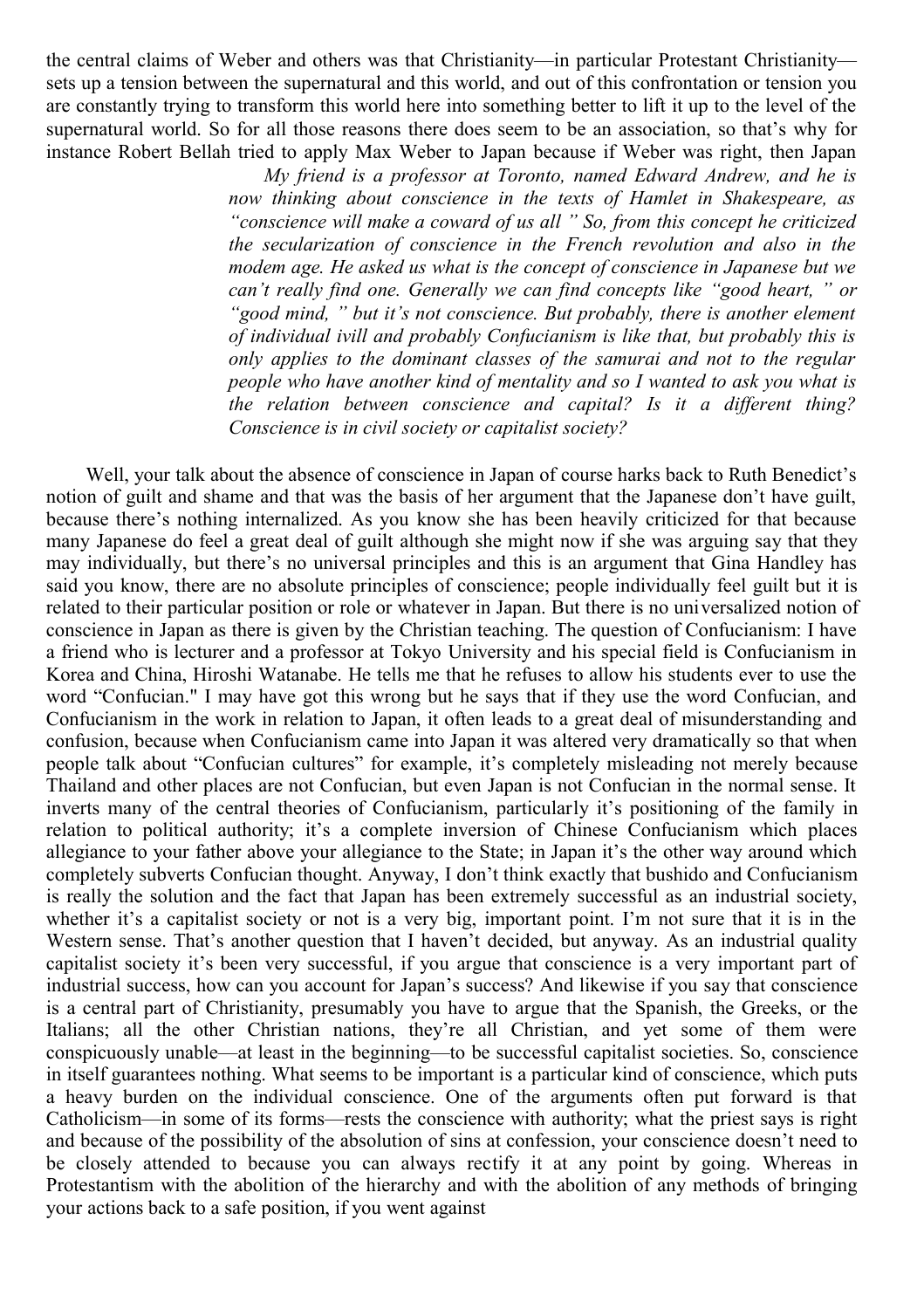what you considered to be right, then you might be damned eternally and certainly there was no way of cleaning away what you had done wrong. So that the moral and ethical standards of many people became raised, even when no one was watching you; even when it was a slightly ambivalent, ambiguous subject you had to raise your standards very high indeed and therefore if you do that, it certainly one of the things that can help in a capitalist society as for example Fukuyama's book on trust shows. It is difficult to run a capitalist economy if most people most of the time are cheating and lying and deceiving and so on. Capitalism requires quite a high level of conscience and it's probable that some elements of Christianity in a certain situation does help that, because God is always watching you. I mean one of the great novels of conscience is the book by Defoe, *Robinson Crusoe,* which is about a man who is apparently alone on a desert island, and Karl Marx took this as an epitome of capitalism. He is apparently alone on a desert island but all along he is being watched. There is someone there all the time with Robinson and that is of course his conscience or God, whereas my feeling is that if a Japanese had been on that island he could have had a much better time, because no one would have been watching him.

> *In Asian societies, including Japan, the visual nature is very different from vision of European societies I think. It is not God but it is rather the universe or nature who controls human beings. This sentiment was very, very strong in the traditional society in Asia I think. But it was not the naturalist attitude, by this conception of the world, the people in Japan consider the necessity of the development of nature. And by the development of nature, they started a system of not so much industrialization, but the development of technology even in Edo period. This phenomena was the condition for the acceptance for the Western technology in the Meiji period I think. So the religious sentiment was very different of course, but by another type of religious sentiment in Japanese society even before the industrial age, the conditions of acceptance of an industrial system was well realized in this period.*

Well, behind that very interesting question is the main difficulty I have in talking about Japan which is that almost everything you say has to be qualified; the attitude to nature in Japan say compared to England is very different. And yet there are some quite interesting similarities, you can see it even down to detail; the attitude towards gardening for instance. In fact, in that case you can see this illustrated because both the Japanese and the English love gardens and yet the gardens they produce are rather different gardens reflecting their different ecologies. If you had to charac terize the difference, in England for example, the attitude towards nature is basically as everything else is, contradictory. On the one hand the Christian God has given you nature to master. Also on the whole you are not frightened of nature. It's quite a peaceful nature that we have in England; no earthquakes, tsunami's, and so on. So from very early on nature was there to be mastered, controlled, and it was possible to do so. Nature was made for man and behind nature lay God, and therefore your task was to master nature for your own purposes. So there is a very utilitarian attitude towards nature. On the other hand, particularly at certain periods, people felt a great emotional bond with nature and some of the greatest nature poetry and literature was of course produced in England, where people invested nature with a great deal of sentiment and here again, the Japanese and the English have a lot in common. So the English on the whole had a mastering attitude towards a rather submissive nature. Japan is complicated because on the one hand, the natural world is quite dangerous and threatening and dominates man. I mean from common experience of over 1000 years the Japanese knew that at any moment some dreadful natural event could shatter their lives, and so they felt quite frail; their technology and their ways of living were quite insufficient to control nature and therefore they felt that in nature there were powerful spirits— *kami* and so on—which could easily overcome them. On the other hand they felt and did control it very, very well; they tool enormous efforts to, in a way, domesticate nature. Much of their art and their religion, even down to binding up plants and trees and so on, and certainly their agriculture is a very precise domestication of the natural world. So, in some ways they made a kind of opposition between wild nature which was uncontrollable and in the hands of the Gods, and domesticated nature which human beings could take enormous control of. I think on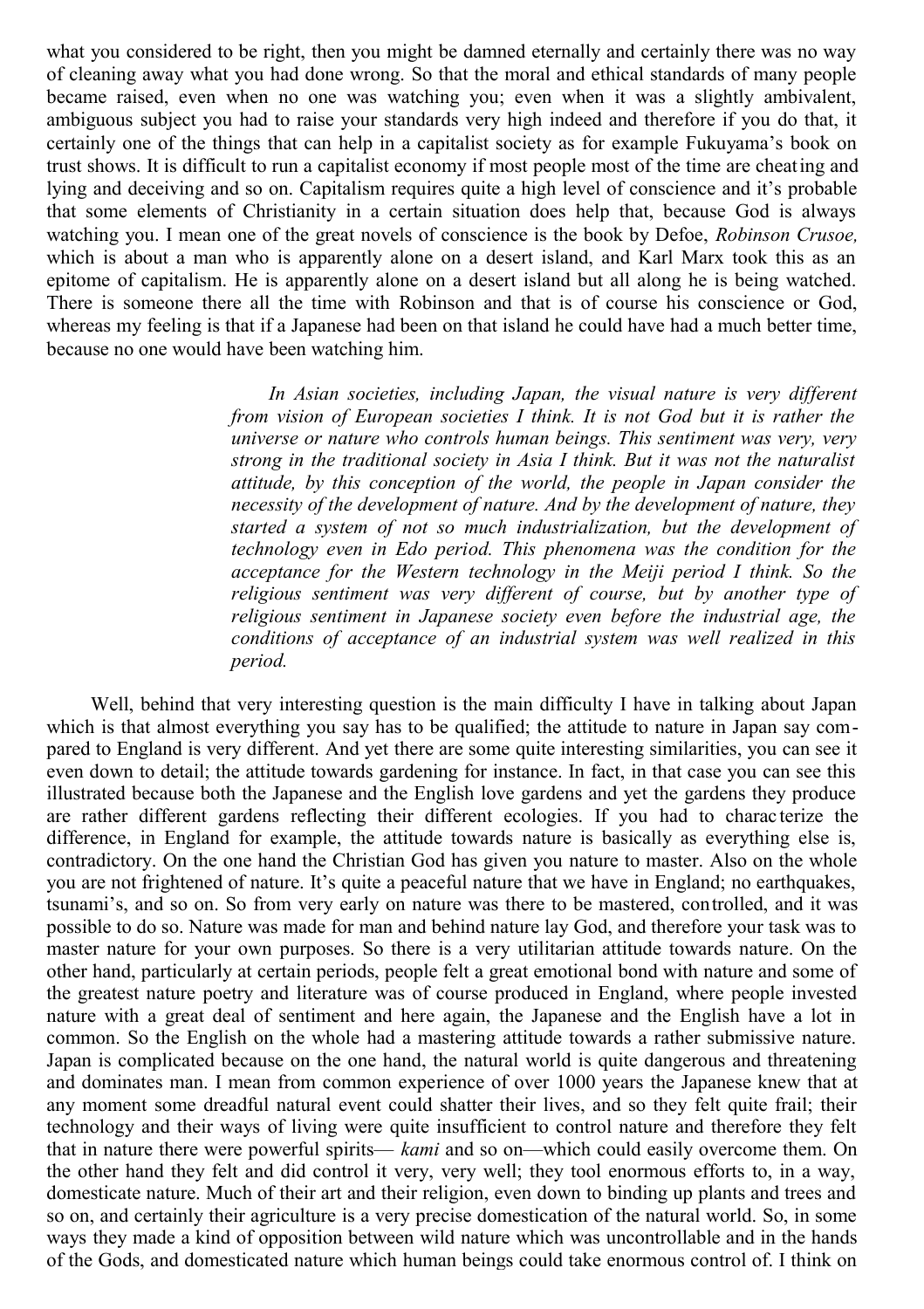didn't make such an opposition. Now where this relates to the case of Japan into an industrial revolution, it is clear that the Japanese took to precise use of technology much faster than any other civilization has ever done. And this is related to the fact that for over hundreds of years, they had been extremely good at controlling natural forces through small technological gadgetry. Their crafts, their agriculture, their housing, everything was of the very highest standards and showed a deep understanding of the laws of physics and so on. So when the idea came along that you would just change technology and control nature in new way, the Japanese found neither any moral objection to that, nor any practical difficulty in doing so. On the other hand, one of the oddnesses about Japan is that with all this technical skill and ability and interest in producing the maximum result with the minimum of effort in some ways, the Japanese still after 1000 years after knowing about Chinese technology and experimenting themselves were so very far from any vestiges of the kind of technologies which had grown up in Europe. So that when Western technology came to Japan there was a huge gap and indeed it looks as if Japan and Europe had been going in entirely different directions. In many ways it's summed up in a famous distinction made by the Japanese demographer Akira Hayami; the difference between an "industrious revolution," and an "industrial revolution." The Japanese had moved towards industriousness; hard work, social planning, good social co-ordination, small scale technologies, to produce an enormous amount on a very small land service. The Europeans had gone the other way, they had gone toward replacing human labor with machinery and with power, and therefore they were able to go off into an industrial revolution. And these are two different paths but curiously the Japanese path quickly switched into the European one.

> *Also your comment reminds me of all the themes of violence and revolution in Asia. Especially we have now a project about the possibility to go beyond violence, and in Japanese case you are talking about it in the bad sense. Probably the notion of a long historical process moving from savage society to civilized society, this is probably a wrong misunderstanding, no? So for you what is the relation between violence and capitalism? Or what is the relation between violence and individual society?*

There used to be a famous philosopher, Joad I think he was, who always used to be asked such questions, and he would always say; "What do you mean by violence? Or what do you mean by whatever the word it is you are using? As I was explaining to the young lady who is photographing me, the English and the Americans use violence mainly in the physical sense. The French, are much more sensitive to symbolic violence—that's why there's a lot of interesting work by Bourdieu and other French—is on the symbols of violence; linguistic violence, violence incorporated into architecture, or into clothing, or into body designs, all these kind of violences. So if you; 1 think the English obsession with physical violence arose out of an earlier, powerful state which felt that you could control and stop people hitting each other, killing each other, physically assaulting each other, grabbing things from each other by force. If you can create that basic non-physical violence, then you can let the rest take care of itself. That on the whole is alright if you've got a fairly egalitarian society, because if you don't have physical violence, and if you have an equality of genders for example and an equality of the classes, equality between minority groups and others, then the kinds of violence the French are worried about—symbolic violence—between the genders, between the classes, between people in power, is less important. There is not much you can do if you are only slightly richer, or slightly more powerful, or men are considered only slightly stronger or better than women. On the other hand, if you have a society where you got rid of much physical violence, and yet if it's very unequal in other respects, it can be just as violent in the French sense because you just suppress any freedom and initiative and creativity and all these things by indirect means; by for instance the rich can by good medical service and the poor can't. Well that's a form of violence; some people have access to health, others don't. Some people have access to education, others don't. Those are all forms of violence against groups, but they tend to be disguised and rather underplayed in the English and American sense. So in a way, the capitalist system was based on a  $tric$  -as Marx pointed out—which was to say that people were free, and that meant that they were physically free. There was nothing to stop you—as many people pointed out—if you wanted to go out and transact in the market, or if you wanted to go out and have a good education, or if you want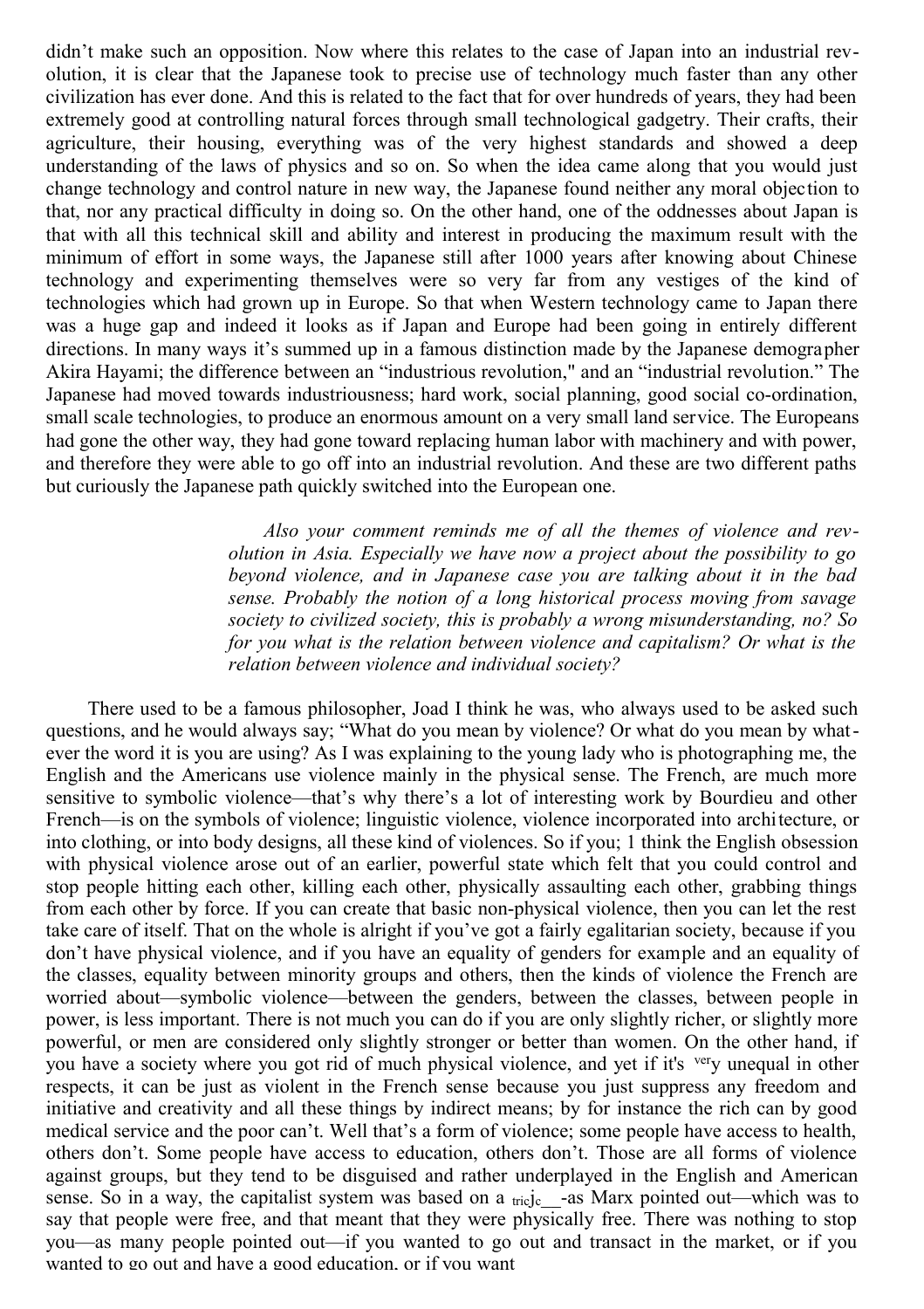to take our case to legal court because you are absolutely free to do so; no one is stopping you. But as Marx pointed out, "free" in this sense is meaningless, because if you don't have any money to go and transact in the market or go and have an education, what does freedom mean in that sense? So capitalism is based on concentrating on the physical side of freedom and rather masking or concealing the symbolic and the other forms of violence that take place. I think that in fact capitalism wouldn't work if you didn't allow a lot of violence in the widest sense. And indeed you begin to see once you realize it, that human society would stop working immediately if you didn't have brutality, pain, and violence. Life is constantly interwoven with this; childbirth, for example has a violent aspect and pain and brutality often associated with it. Sports and games have a violent aspect to them. So if you tried to get rid of all physical or other violence and brutality, then society would probably collapse. Likewise, capitalism would very quickly collapse if you started asking by what right Bill Gates has millions and billions of pounds and you and I have whatever we have. And he can do things which you and I can't do. You have to tolerate a good deal of that. And indeed that was in some ways the central message of Adam Smith and the whole Enlightenment; which was that capitalism thrives on violence. The famous paradox in Mandeville's work, "private vice, public benefit," was an old Greek idea and was taken up by Adam Smith, is that capitalism takes our worst emotions and transmutes them: our greed our selfishness our violence towards others, it takes all these things and it harnesses them into a system which, if properly managed, will be to the benefit of all of us. And if you remember the story of the fable of the bees by Mandeville, he ends up by saying that someone came along and took away all the vices of these bees, made them loving, kind, gentle bees. And within a few days the whole hive had stopped; no one was doing anything. They were all so loving and kind and so on, they didn't bother to go out and get any honey. So that the whole thing deadened. So capitalism has built into it that kind of violence and of course industrialism does too. The factory system that I was talking about—as Adam Smith and others have pointed out—is an extraordinary violent and unpleasant form of occupation; forcing people to split up their lives, segregate them. This was a point that Tocqueville and Adam Smith both made; you may have more efficiency in the economic sense, but you destroy people; they become atomized. In the famous Charlie Chaplin film *Modem Times,* they just spend their whole time making one object. And so they become numbed as people, so industrialism of the old kind, the 19th century kind, was a very violent activity and many societies would have considered it to be so, and yet out of it came a great deal of wealth and the world as we know it. So there's always been implicit in both capitalism and industrialism a lot of violence.

## *So for you as a historical anthropologist, what is post-capitalist society? Is it possible?*

Well post everything is very fashionable as you know. And now we've got to the post-post. To put it another way, it seems very unlikely that the kind of civilization that came to dominance between about 1700 and now in one part of the world and then has spread to Asia and so on. I don't believe with Fukuyama that history has ended, I think it's a ridiculous notion, and he should have realized that it was ridiculous because as you know he took it from Hegel, who claimed that history had ended in 1819. Well it clearly hadn't ended in 1819 so why should it end in 1985 or any other time? So all civil systems evolve, and the kind of consumer capitalism that historians will describe as dominating parts of the world between 1750 and 1990 clearly won't be the same in a century's time, there will be something different. The one thing you learn though from looking at the experience of social thinkers is that if you try and predict what it will be, you will definitely be wrong; every prediction. Even very short-term predictions are always falsified by events. So, if I tried to tell you what a post-capitalist society will be like, all I know is that there will be one.

There's one addition to the violence and capitalism thing that I should have said. Although, capitalism and industrialism have a very strong link to a certain kind of violence, it was the hope of the Enlightenment thinkers that growing wealth and growing integration of the society would lead to less violence. At the formal or external level, they all believed that up until about the 18th century, war, famine, disease had dominated all civilizations. But something new was happening in the world which meant that for the first time there was a possibility that—this is called the civilizing thesis—as people become wealthier, their social behavior becomes better. For example in warfare, whereas before it was a very good strategy to go and seize and and destroy your enemies, now it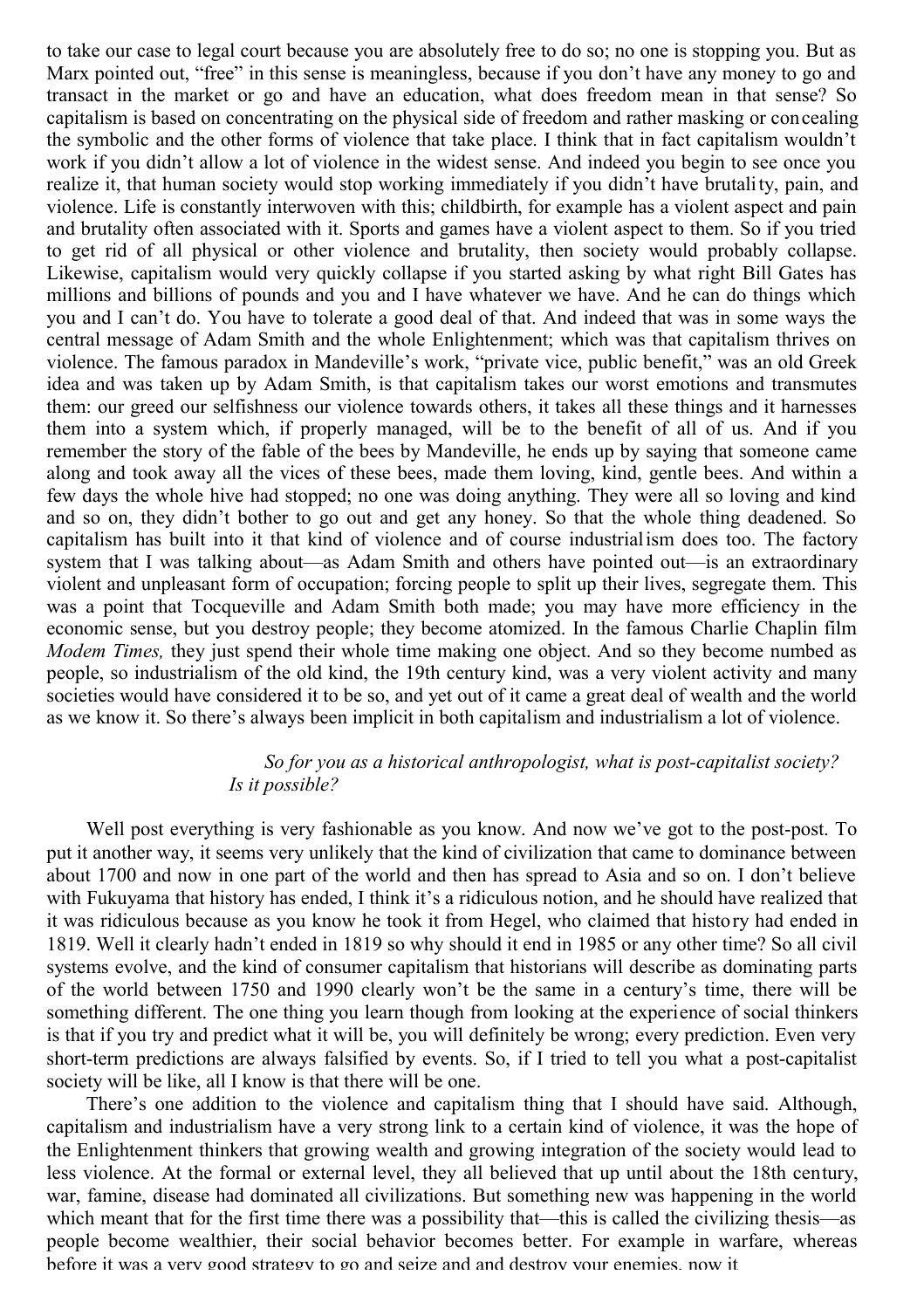doesn t make sense. When you invade another country what you want are its assets; you don't go round killing everyone and destroy the infrastructure and take the goods as the Mongols did. You leave it as it is, and you just change the person at the top. Likewise, that people for their own enlightened self-interest will treat each other better. So they began to argue that there was a hope that the world will become more open, democratic, civilized, clean, well-mannered, behaved. And they thought they had noticed this. The leading countries in the world at that time like Holland and England were in many ways more democratic and cleaner and more civil than the less advanced societies. And that of course is the theme behind Fukuyama's book; that in a way only in the last 20 or 30 years has it become sensible to argue that perhaps now it has become possible for advanced capitalist societies will now dominate this globe, at least for the next century or two. And although these societies have within them much violence, are in some ways when compared to certain civilizations that have existed before they have certain things to recommend them. That on the whole they have some acceptance of universal human rights and try to minimize warfare and try to give people the vote and so on. So capitalism and industrialism both incorporate a great deal of violence but also might be the one way you might escape from violence. So there's a paradox.

## *So for you what does wealth mean? What's the difference from appraise or richness?*

Wealth? Well when Adam Smith used the word "wealth" he meant it,—unfortunately he was taken to be an economist rather than a moral philosopher which he really was—it was taken to be physical wealth. But in the 18th century, it meant "well-being." It is much closer to what the United Nations is now trying to develop which is a "well-being" index which takes into account things like education, social stratification, literacy rates, health accessibility, and so on, and not just GNP. And you can see this very well and I came upon this in the work of Ruskin, the opposite to wealth is a little known word. You may think; what is the opposite to wealth? and the opposite word that Ruskin invented is "illth." And illth is also a word that Lewis Mumford uses, and it means negative wealth; the opposite of all well-being. So war as he says is the pure form of illth; it is negative consumption. It is destruction. And therefore illth and wealth are a pair; wealth means all the good things—peace of mind, security, happiness, good housing, good food, not just material wealth, but spiritual wealth as well. This means that you could have a society that is materially quite poor, and there are many examples of this, but which is very wealthy. That is to say that people are reason ably happy, they are equal, they are reasonably well-fed, they have decent health, their children are well-brought up, they don't have child sex-abuse. And in many respects what we see in Japan is a wealthy society. In many respects Japan is much wealthier than the United States as we were discussing. Traveling on the Tokyo underground you don't feel fear. Fear is a terrible undermining feature of human beings. If you live with constant fear and worry then that is a great form of illth. The fact that the Japanese on the whole have a very clam and restrained system is a great plus. And even if in other respects they may not be in their personal wealth richer—although I think that they  $_{\text{ar}}e$ —they can be much wealthier. And that's why for example in England, in a town like Cambridge where I am teaching I feel immensely wealthy. Now my salary is half or two/thirds of an American professor, but I am immensely wealthier than anyone in America. I have all the good things; I have beautiful surroundings, wonderful libraries, very good students, not too much pressure, a great tradition. So I feel very wealthy. I can't think of feeling more wealthy, although as my wife would tell you I'm not particularly rich. So that is what Adam Smith meant when he talked about the "wealth of Nations," he meant the overcoming of war, famine, brutality, all these things; he just didn't mean becoming rich in money terms.

> *Concerning the notion of "equality," I think that the notion of equality is very important as human rights, but from the viewpoint of culture, or society, or religion, there is no real equality, rather in the future society we think that the notion of equity is more important than equality as a cultural and social viewpoint. What do you think?*

That's very interesting, because I think that has been the English attitude historical the English attitude hi<br>There is a first officially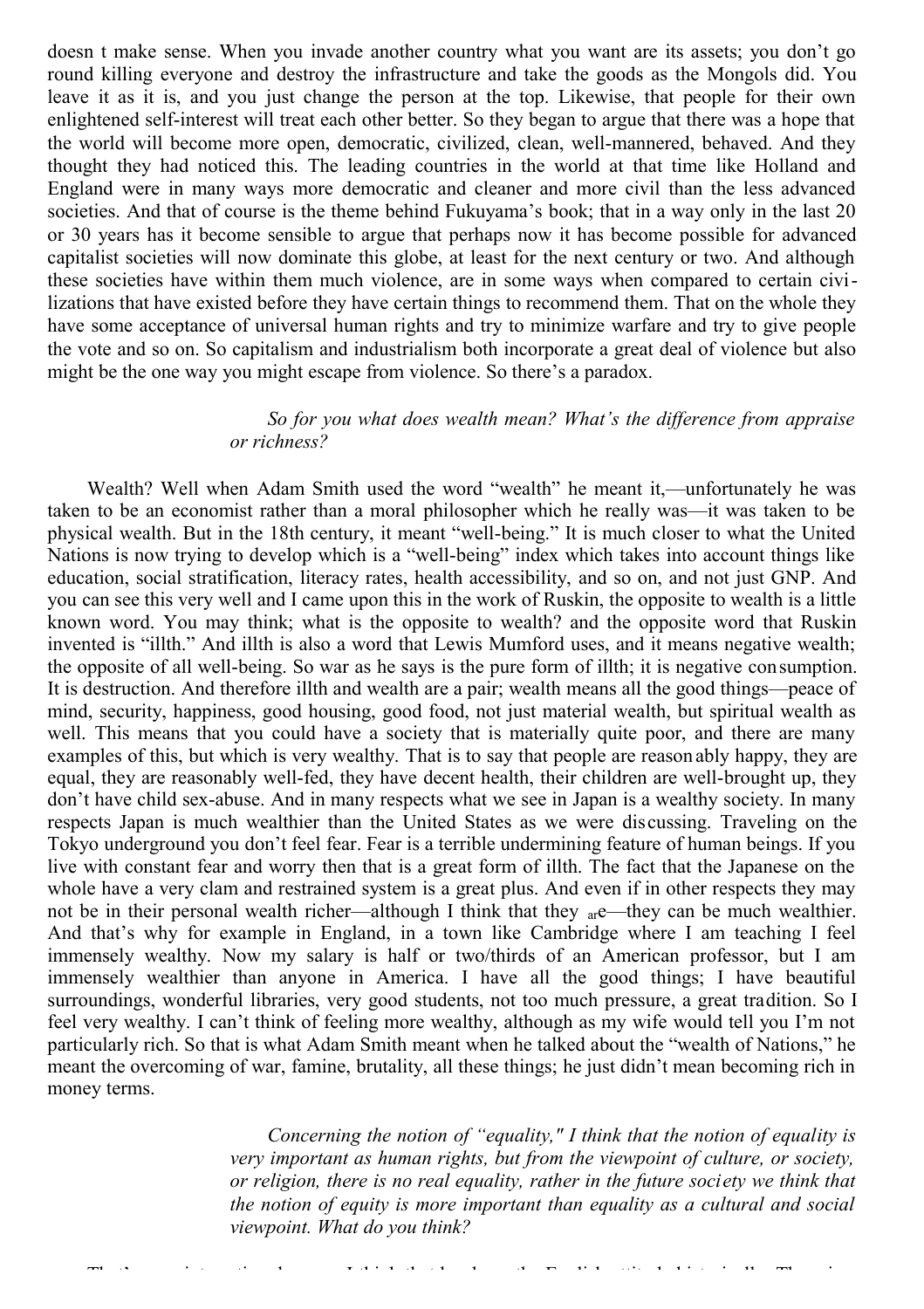to strive for too much absolute equality in any sense has always struck the English as both impossible on the whole, and dangerous. A few people like Godwin and others believed in absolute equality, but they were very severely attacked and most of the best philosophers from Hobbes through Locke to Burke and onward, assumed that in practice the world will be somewhat unequal, even if you guaranteed a basic level of equality. On the other hand the English have always been interest ed in equity; which means fairness. This meant they made a distinction between what is legally the case that is the laws and justice—which doesn't necessarily lead to fairness. It was an odd paradox. You could be in a situation where you didn't break the law but you were being unfair to somebody. And this is beginning to recognize the idea of symbolic violence. Where you could have perhaps, someone who could deceive an old person; they go to their house and they deceive them. Well in theory, in law if you try and sell someone something and they buy it by law, that's *caveat emptyfr* (watch out if you are a buyer), the person has already bought the thing, there's nothing to be done. On the other hand equity and fairness would say that you should treat old people slightly differently; there is a difference between being old and young. So equity constantly took into account the differences; men and women, the poor and the rich, and it tried to balance up all the things which are not balanced by law. So equity, we have thought equitable, fairness. My wife is a magistrate in England and many of her decisions are taken with the idea of reasonable and fair behavior, not just the narrow legal position. And like in what you said at the beginning this is the central thing in de Tocqueville; while he accepted that the New World had to be based on the new principle; he realized you couldn't go back to the old status-based hierarchical principle. On the other hand the dangers of aiming at too much equality as he saw it was a despotism of the majority, was a destruction of culture and religion. Just as life has to absorb some violence it has to absorb some inequalities. And you can see the terrible consequences of aiming at too much equality; the two greatest disasters of the 20th century— Chairman Mao, Pol Pot, Joseph Stalin, the 3 greatest dictators of the 20th century apart from Hitler, are people who went out with the aim of supposedly creating an equal society and look where it ended. So an acceptance of the basis that everyone has certain rights, but after that you try to aim for countrier than equality. I think is a very consible point of view.

So a social historian insists on the importance of romantic love and...what *is the relation between romantic love, marriage, family and capitalism?*

Well, there are many relations. One is that the family system that has developed in the West is based on romantic love, so this flexible system I was talking about before doesn't give anyone any particular right in your marriage; there is no one who will tell you that you must marry so and so. An arranged marriage can't exist if you don't have these groups. In that situation, how are you going to know who to marry, and why marry at all? So romantic love acted as a kind of emotional and institutional mechanism for creating marriages where there were no groups to create those marriages. So the arranged marriage systems of China and India and so on can only work when you have these groups. But when you have these loose networks you have to have some other mechanism for entering the market. Well, Japan is a sort of half and half case—marriage is both arranged and free and always has been right to the top level. In the middle level in Japan there has been a tradition whereby parents try to help the young children to marry someone and there will be intermediaries. But on the other hand the young children will make the decision themselves and bring someone to show the parents. And quite often the parents will suggest someone, but if the young person doesn't like that person at all, then they can "no I don't want to marry that person." Now Japan has historically been halfway between a romantic love and an arranged marriage civilization; which is what one might expect given its family structure. Now the association between romantic love and capitalism in the article I wrote there I rather took the same argument as Max Weber on this, which is that at the heart of capitalism and at the heart of the marriage system there is irrationality just as there is violence at the heart of capitalism so there is instituted irrationality; we tend to think of capitalism as very rational but it is also very irrational as well because the urges that lead you to act in capitalism have no rational basis. For instance, when one of us goes down to Mitsukoshi and sees this wonderful computer or something and I feel this overwhelming urge—it wouldn't be shoes in my case, but something like: "I must have this Toshiba laptop no matter what